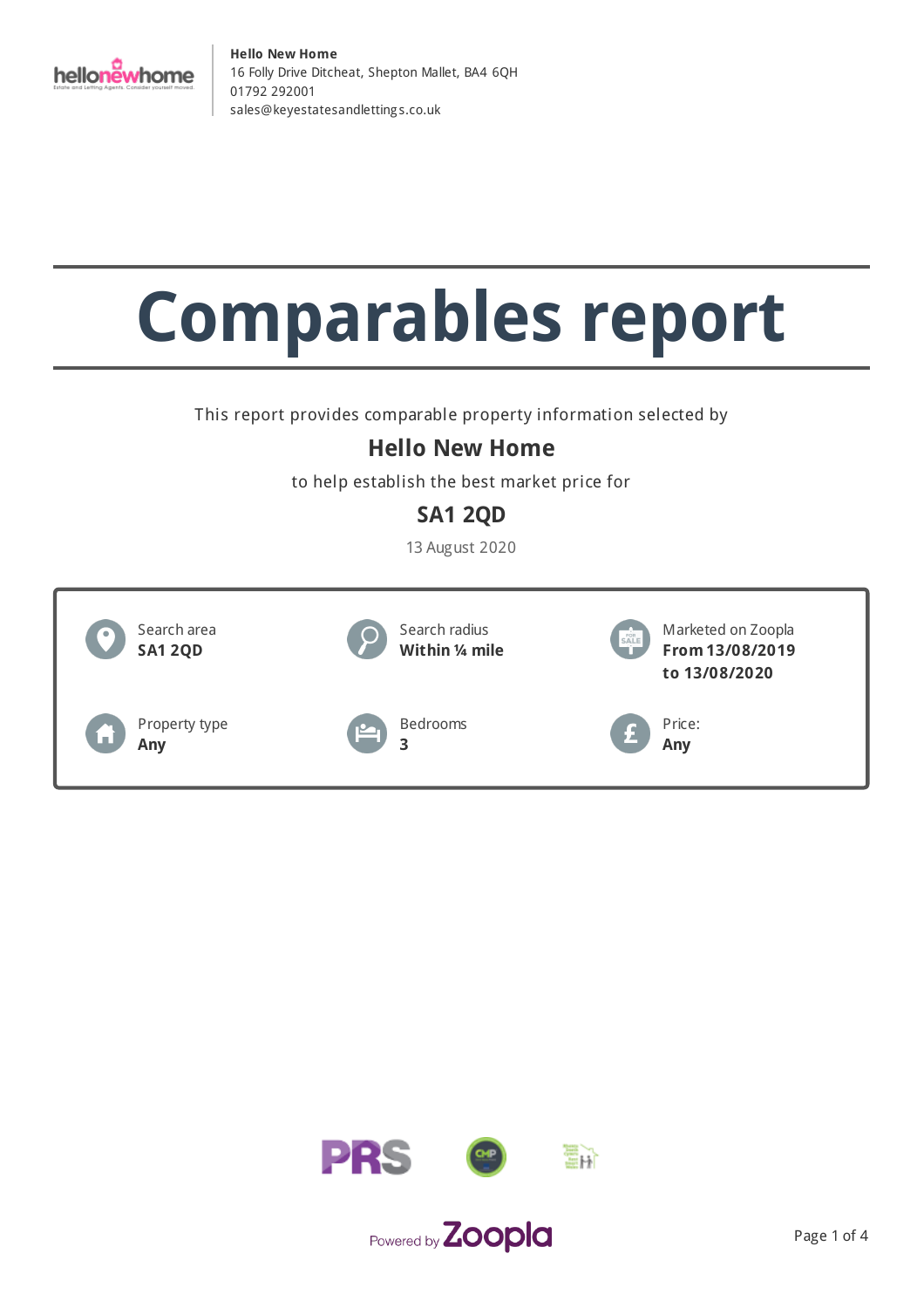

## **Comparable properties**



## **Comparable sale properties**

|  | £130,000                                                                                                                                                                                              | Llangyfelach Road, Swansea SA5 ARCHIVED | <b>Distance: 0.12 miles</b> |
|--|-------------------------------------------------------------------------------------------------------------------------------------------------------------------------------------------------------|-----------------------------------------|-----------------------------|
|  | Semi-detached house / Freehold                                                                                                                                                                        |                                         |                             |
|  | The Property A refurbised semi-detached family home. Situated in the ever popular<br>Brynhyfryd area near the local ammenities. With 2 reception rooms, three bedrooms and<br>front and rear gardens. |                                         |                             |
|  | Sale date:<br>Price:                                                                                                                                                                                  | May 1997<br>£39,900                     |                             |

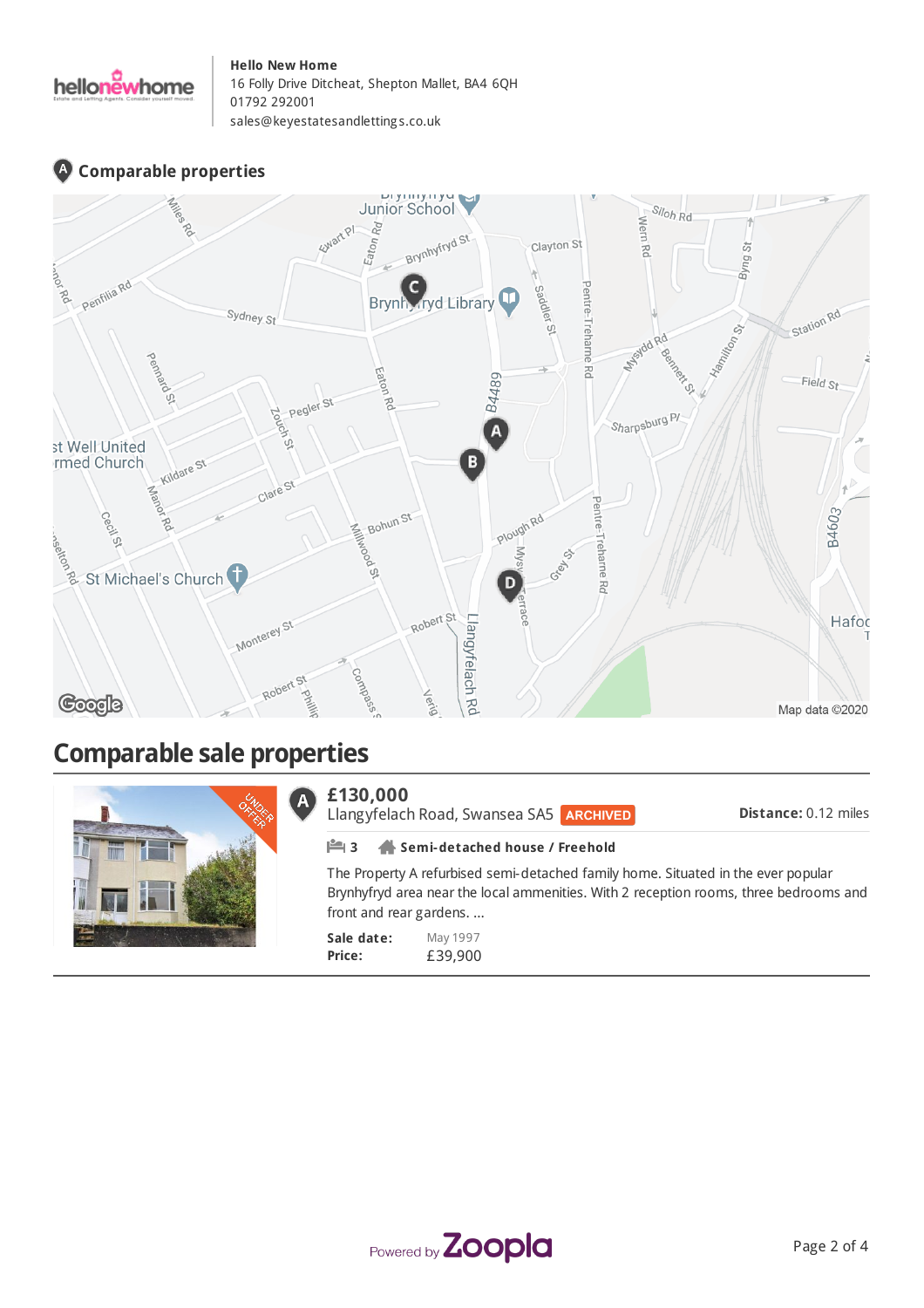

**£135,000**

# **Comparable sale properties**







### **£129,950**

**Sale date: Price:**

**Distance:** 0.19 miles Freeman Street, Brynhyfryd, Swansea, City And County Of Swansea. SA5

Aug 2018 £65,000

A spacious mid-terrace property which has been recently renovated, situated in the popular Brynhyfryd area of Swansea, benefitting from easy access to nearby schools and

Llangyfelach Road, Brynhyfryd, Swansea SA5

#### **3 Terraced house / Freehold**

Apr 2020 £131,000

**3 End terrace house**

amenities, as well as the ...

A beautifully refurbished 3 bedroom mid terraced property within the heart of Brynhyfryd. Includes entrance hallway, spacious through lounge dining room, newly fitted kitchen and bathroom with ...

| Sale date: | lan 2003 | Nov 2001 |
|------------|----------|----------|
| Price:     | £46,500  | £41,300  |

**£129,995**

Mysydd Terrace, Landore, Swansea SA1 **ARCHIVED** 

**Distance:** 0.19 miles

**Distance:** 0.14 miles

#### **3 Terraced house**

A Beautifully Decorated Family Home With Attic Room And Large Outbuilding! The current owners have created a wonderfully, spacious family home which offers plenty of living accommodation, and is ...

**Sale date: Price:** Dec 2013 £93,000

## **Average home values nationwide**